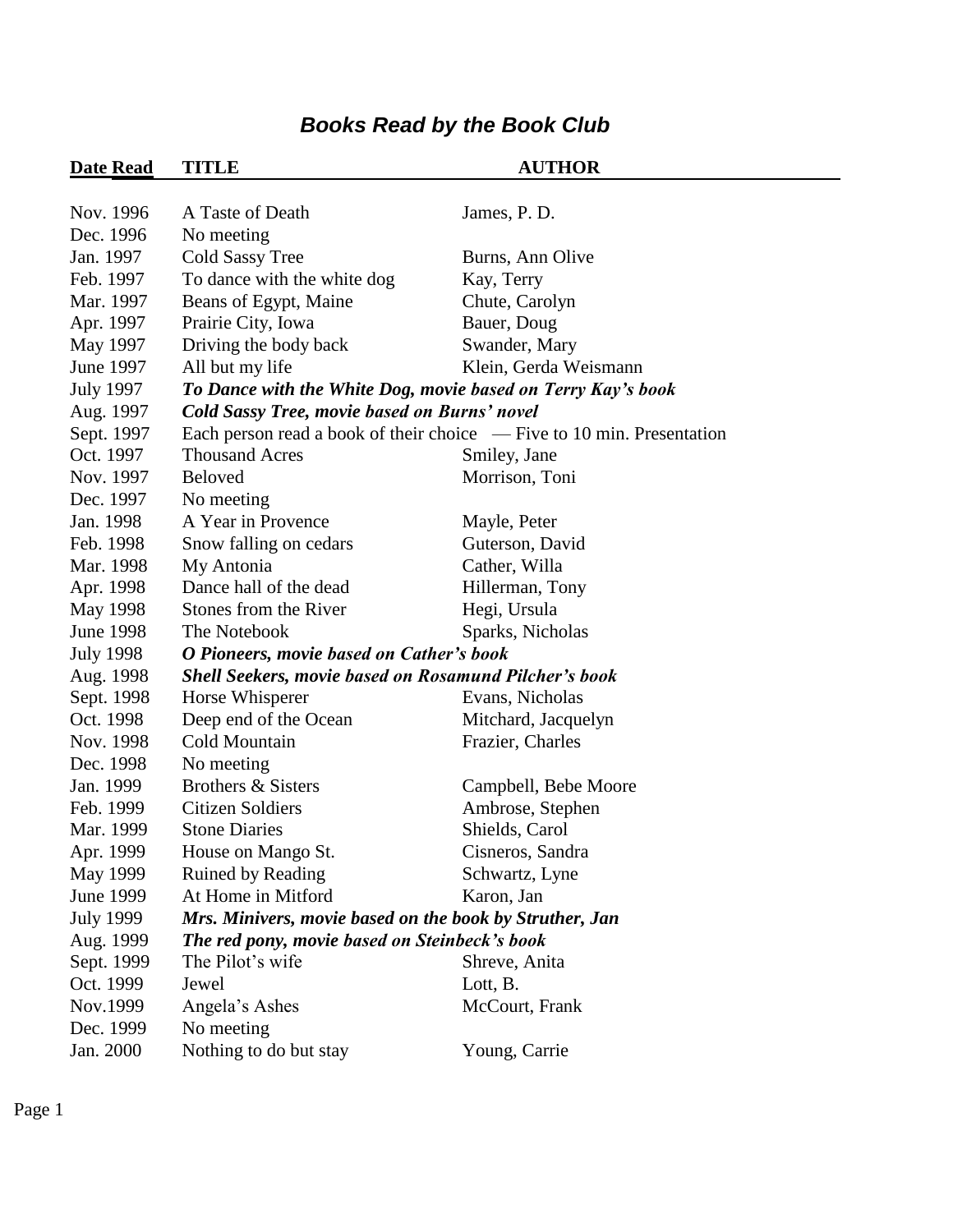| Feb. 2000        | Harry Potter & the Sorcerer's Stone                                       | Rowling, J. K.                 |
|------------------|---------------------------------------------------------------------------|--------------------------------|
| Mar. 2000        | Midnight in the Garden of Good $&$ Evil                                   | Berandt, John                  |
| Apr. 2000        | Reader                                                                    | Schlink, Bernhard              |
| <b>May 2000</b>  | Light in the Window                                                       | Karon, Jan                     |
| <b>June 2000</b> | Mirror Crack'd                                                            | Christie, Agatha               |
| <b>July 2000</b> | Grapes of Wrath, movie based on John Steinbeck's book                     |                                |
| Aug. 2000        | Midnight in the Garden of Good & Evil, movie based on the book by Berandt |                                |
| Sept. 2000       | Each member reported on a book of their choice                            |                                |
| Oct. 2000        | Memories of a Geshia                                                      | Golden, Arthur                 |
| Nov. 2000        | These high green hills                                                    | Karon, Jan                     |
| Dec. 2000        | No meeting                                                                |                                |
| Jan. 2001        | One True Thing: A Novel                                                   | Quindlan, Anna                 |
| Feb. 2001        | <b>Blue Bottle Club</b>                                                   | Stokes, P.                     |
| Mar. 2001        | Poisonwood Bible                                                          | Kingsolver, Barbara            |
| Apr. 2001        | Saint Maybe                                                               | Tyler, Anne                    |
| <b>May 2001</b>  | Clan of the Cave Bear                                                     | Auel, Jean                     |
| <b>June 2001</b> | <b>Talking God</b>                                                        | Hillerman, Tony                |
| <b>July 2001</b> | Clan of the Cave Bea, movie based on Auel's book                          |                                |
| Aug. 2001        | <b>Video furnished by Bob Parker ??</b>                                   |                                |
| Sept. 2001       | Each member reported on a book of their choice                            |                                |
| Oct. 2001        | Galileo's Daughter                                                        | Sobol, Dava                    |
| Nov. 2001        | The Shunning                                                              | Lewis, Beverly                 |
| Dec. 2001        | No meeting                                                                |                                |
| Jan. 2002        | Catcher in the Rye                                                        | Salinger, J. D.                |
| Feb. 2002        | Corelli's Mandolin                                                        | DeBernieres, Louis             |
| Mar. 2002        | Farm wives & Other IA stories                                             | Abel, ed.                      |
| Apr. 2002        | Ellis Island                                                              | <b>Stewart, Fred Mustard</b>   |
| <b>May 2002</b>  | Wobegon Boy                                                               | Keillor, Garrison              |
| June 2002        | Giants of the Earth                                                       | Rolvaag, Ole                   |
| <b>July 2002</b> | <b>Cannery Row, movie based on J. Steinbeck's book</b>                    |                                |
| Aug. 2002        | Captain Cordilli's Mandolin, movie based on the book by DeBernieres       |                                |
| Sept. 2002       | Each member gave a report on a book they have read                        |                                |
| Oct. 2002        | Out of Canaan                                                             | Karon, Jan (postponed)         |
| Nov. 2002        | House of sand & Fog                                                       | Dubus, Andre                   |
| Dec. 2002        | No meeting                                                                |                                |
| Jan. 2003        | Out of Canaan (Rescheduled)                                               | Karon, Jan                     |
| Feb. 2003        | Raisin in the Sun                                                         | Hansberry, Lorraine            |
| Mar. 2003        | We Were the Mulvaney's                                                    | Oates, Joyce Carol             |
| Apr. 2003        | In No Time At All                                                         | Hamilton, Carl & John Chrystal |
| <b>May 2003</b>  | Divine Secrets of the Ya-Ya Sisterhood                                    | Wells, Rosemary                |
| June 2003        | Each member gave a report on a book they had read                         |                                |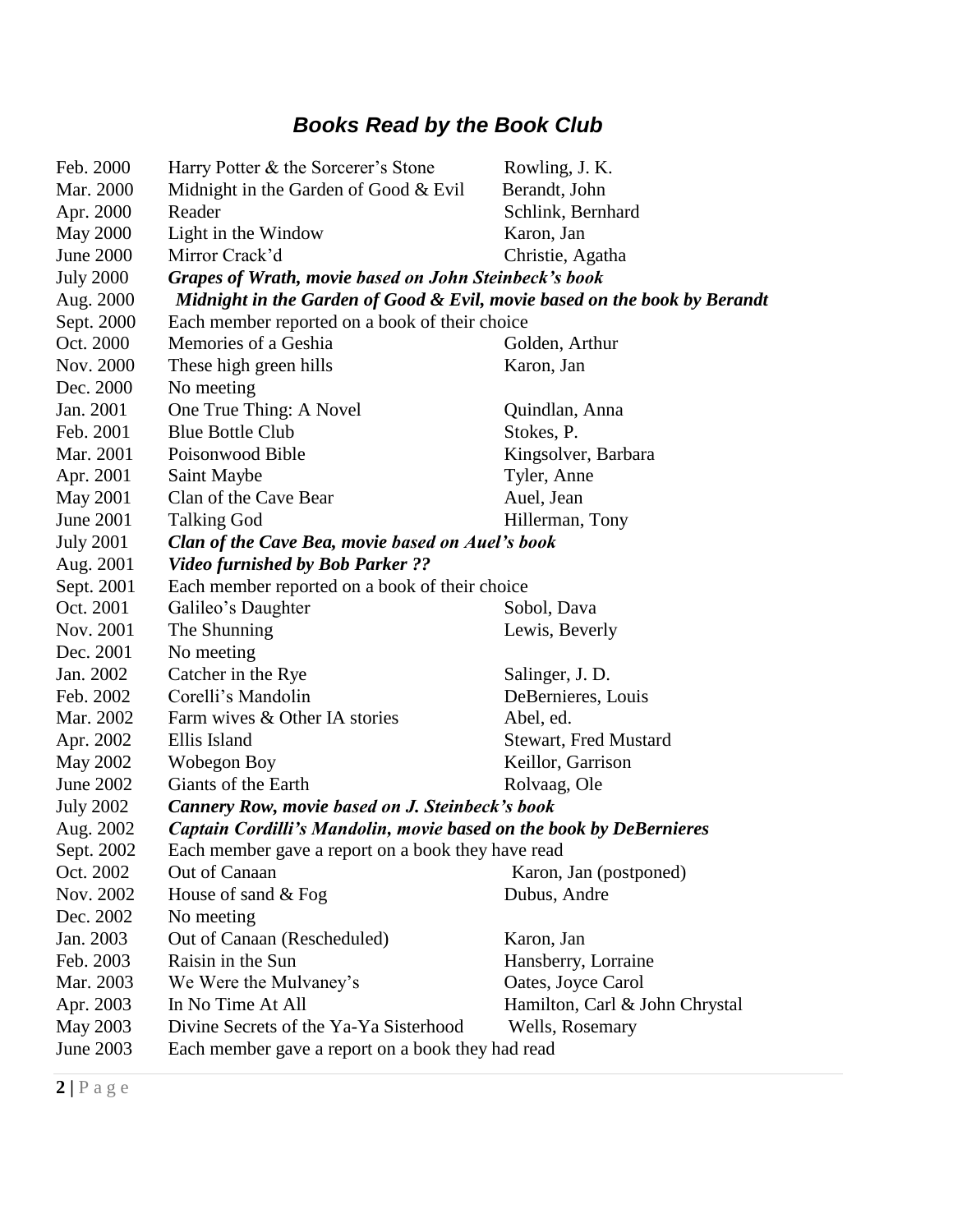| <b>July 2003</b> | Divine Secrets of the Ya-Ya Sisterhood, movie based on the book by Wells |                         |                         |
|------------------|--------------------------------------------------------------------------|-------------------------|-------------------------|
| Aug. 2003        | My Big Fat Greek Wedding movie                                           |                         |                         |
| Sept. 2003       | Peace Like a River                                                       | Enger, Leif             | All Iowa Reads          |
| Oct. 2003        | The Red Tent                                                             | Diamant, Anita          |                         |
| Nov. 2003        | Girl With a Pearl Earring                                                | Chevalier, Tracy        |                         |
| Dec. 2003        | No meeting                                                               |                         |                         |
| Jan. 2004        | Abraham:                                                                 | Feiler, Bruce           | Canceled due to weather |
| Feb. 2004        | Postville                                                                | Bloom, Stephen          |                         |
| Mar. 2004        | <b>Eleven Days</b>                                                       | Harstad, Donald         |                         |
| Apr. 2004        | Niagara Falls All Over Again                                             | McCracken, Elizabeth    | All Iowa Reads          |
| May 2004         | Secret Life of Bees                                                      | Kidd, Sue Monk          |                         |
| <b>June 2004</b> | A Doll's House                                                           | Ibsen, Henrik           |                         |
| <b>July 2004</b> | Girl With a Pearl Earring, movie based on the book by Chevalier)         |                         |                         |
| Aug. 2004        | Cheaper by the Dozen, movie based on the book by Gilbreth                |                         |                         |
| Sept. 2004       | <b>Personal Favorite Choice</b>                                          |                         |                         |
| Oct. 2004        | 1000 White Women                                                         | Fergus, Jim             |                         |
| Nov. 2004        | Under the Tuscan Sun                                                     | Mayes, Frances          |                         |
| Dec. 2004        | No meeting                                                               |                         |                         |
| Jan. 2005        | No. 1 Ladies Detective Agency                                            | McCall Smith, Alexander |                         |
| Feb. 2005        | Abraham (rescheduled)                                                    | Feiler                  |                         |
| Mar. 2005        | <b>Greatest Generation</b>                                               | Brokaw, Tom             |                         |
| Apr. 2005        | A Cup of Tea                                                             | Ephron. Amy             |                         |
| May 2005         | A Walk in the Woods                                                      | Bryson, Bill            |                         |
| June 2005        | Angry Housewives Eating BonBons Landvik, Lorna                           |                         |                         |
| <b>July 2005</b> | I'm Alright Jack (movie)                                                 |                         |                         |
| Aug. 2005        | The Notebook, movie based on the book by Sparks                          |                         |                         |
| Sept. 2005       | Personal Choice                                                          |                         |                         |
| Oct. 2005        | <b>Master Butcher Singing Club</b>                                       | Erdrich, Louise         | All Iowa Reads          |
| Nov. 2005        | Nickel and Dimed                                                         | Ehrenreich, Barbara     |                         |
| Dec. 2005        | No meeting                                                               |                         |                         |
| Jan. 2006        | The Joy Luck Club                                                        | Tan, Amy                |                         |
| Feb. 2006        | Angels and Demons                                                        | Brown, Dan              |                         |
| Mar. 2006        | My Sister's Keeper                                                       | Piccoult, Jodi          |                         |
| Apr. 2006        | Tuesdays with Morrie                                                     | Albom, Mitch            |                         |
| <b>May 2006</b>  | Kite Runner                                                              | Hosseini, Khaled        |                         |
| June 2006        | After the Thin Man (movie)                                               |                         |                         |
| <b>July 2006</b> | Personal book talks                                                      |                         |                         |
| Aug. 2006        | Through Different Eyes                                                   | Alvord, J. Barbara      |                         |
| Sept. 2006       | Resistance                                                               | Shreve, Anita           |                         |
| Oct. 2006        | Gilead                                                                   | Robinson, Marilyn       | All Iowa Reads          |
| Nov. 2006        | The Lighthouse                                                           | P.D. James              |                         |
| Dec. 2006        | No Meeting                                                               |                         |                         |
| Jan. 2007        | unknown                                                                  |                         |                         |
| Feb. 2007        | Housekeeping                                                             | Robinson, Marilyn       |                         |
| Mar. 2007        | unknown                                                                  |                         |                         |
| Apr. 2007        | <b>Splendid Solutions</b>                                                | Kluger, Jeffrey         | All Iowa Reads          |
|                  |                                                                          |                         |                         |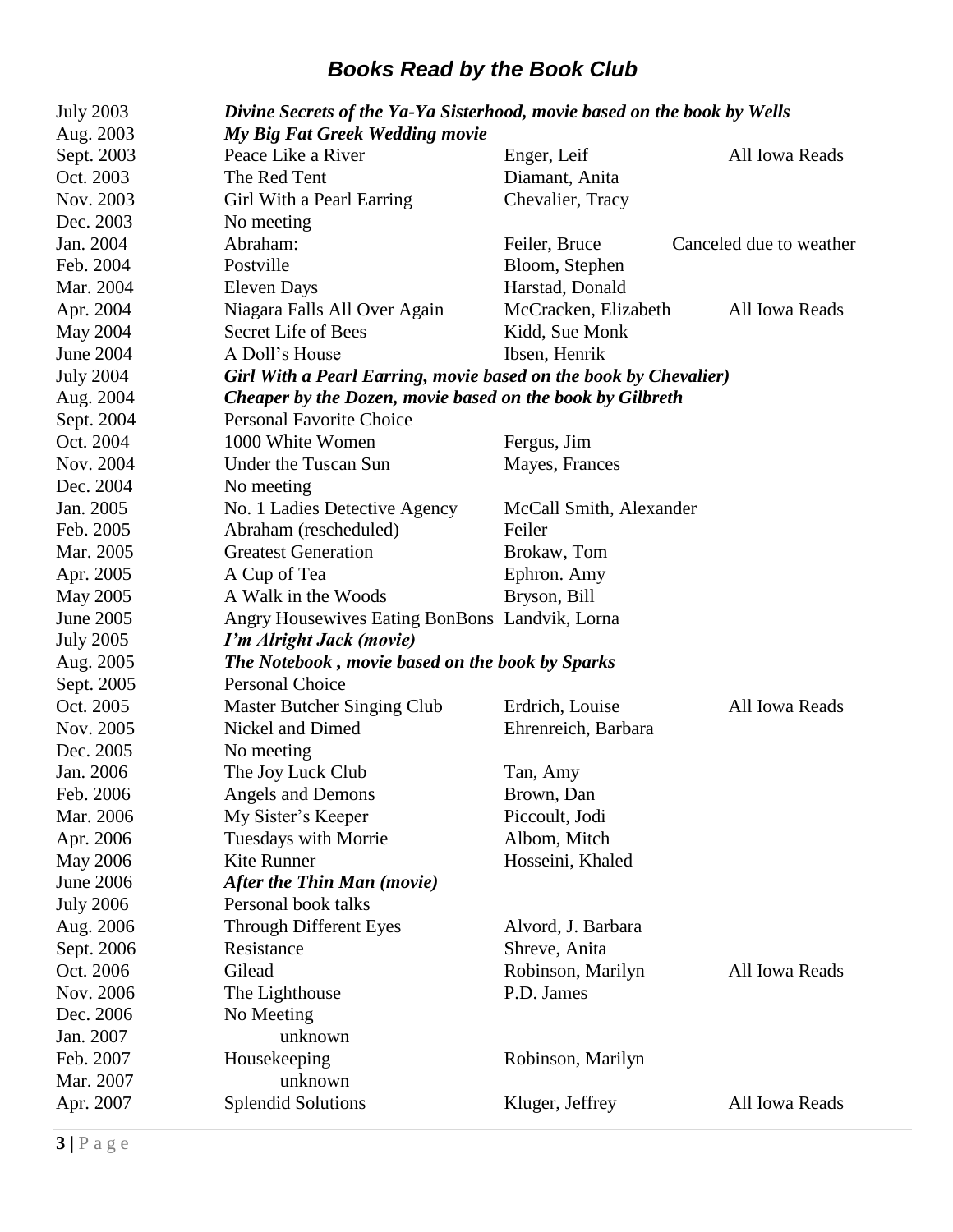| May 2007         | Memory Keepers' Daughter                                       | Edwards, Kim                    |
|------------------|----------------------------------------------------------------|---------------------------------|
| June 2007        | The Poet of Tolstoy Park                                       | Sonny Brewer                    |
| <b>July 2007</b> | Movie based on book                                            |                                 |
| Aug. 2007        | Movie based on book                                            |                                 |
| Sept. 2007       | Personal Book Talks on Favorite Summer Reads                   |                                 |
| Oct. 2007        | The World is Flat                                              | Friedman, Thomas                |
| Nov. 2007        | The Curious Incident of the Dog in the Night-time, Mark Haddon |                                 |
| Dec. 2007        | Gap Creek                                                      | Morgan, Robert                  |
| Jan. 2008        | The Glass Castle                                               | Walls, Jeannette                |
| Feb. 2008        | Three Cups of Tea                                              | Mortenson, Greg                 |
| Mar. 2008        | The Alchemist                                                  | Coelho, Paul                    |
| Apr. 2008        | <b>Little Heathens</b>                                         | Kalish, Mildred                 |
| <b>May 2008</b>  | Digging To America                                             | Tyler, Anne<br>All Iowa Reads   |
| <b>May 2008</b>  | The Pianist<br>(alternate to AIR)                              | Szpilman, Władysław             |
| <b>June 2008</b> | The Kite Runner, Movie based on book by Hossein                |                                 |
| <b>July 2008</b> | <b>The Soloist, Movie based on book by Lopez</b>               |                                 |
| Aug. 2008        | No meeting                                                     |                                 |
| Sept. 2008       | Reader's Choice                                                |                                 |
| Oct. 2008        | Jim The Boy                                                    | Earley, Tony                    |
| Nov. 2008        | The Shack                                                      | Young, William P.               |
| Dec. 2008        | Water for Elephants                                            | Gruen, Sara<br>(postponed)      |
| Jan 2009         | Water for Elephants                                            | Gruen, Sara                     |
| Feb. 2009        | The Rope Walk                                                  | Brown, Carrie<br>All Iowa Reads |
| Mar. 2009        | Elegance of the Hedgehog                                       | Barbery, Muriel                 |
| Apr. 2009        | City of Ember                                                  | DuPrau, Jeanne                  |
| <b>May 2009</b>  | Dewey                                                          | Vickie Myron                    |
| June 2009        | City of Ember, movie based on book by duPrau                   |                                 |
| <b>July 2009</b> | Marley & Me, movie based on book by Grogan                     |                                 |
| August 2009      | The Pianist, movie based on book by Szpilman                   |                                 |
| Sept. 2009       | Reader's Choice                                                |                                 |
| Oct. 2009        | Little Bee                                                     | Cleave, Chris                   |
| Nov. 2009        | Pope Joan                                                      | Cross, Donna Woodfolk           |
| Dec. 2009        | The Soloist                                                    | Lopez, Steve                    |
| Jan. 2010        | Plain Truth                                                    | Piccoult, Jodi                  |
| Feb. 2010        | The Story of Edgar Sawtelle                                    | Wroblewski, David               |
| Mar. 2010        | Elegance of the Hedgehog                                       |                                 |
| Apr. 2010        | <b>Driftless</b>                                               | Rhodes, David<br>All Iowa Reads |
| <b>May 2010</b>  | The Girls from Ames                                            | Zaslow, Jeffrey                 |
| <b>June 2010</b> | No meeting                                                     |                                 |
| <b>July 2010</b> | No Meeting                                                     |                                 |
| Aug. 2010        | No Meeting                                                     |                                 |
| Sept. 2010       | The Day the Falls Stood Still                                  | Buchanan, Cathy Marie           |
| Oct. 2010        | Queen of the Road                                              | Orion, Doreen                   |
| Nov. 2010        | Kitchen Boy                                                    | Alexander, Robert               |
| Dec. 2010        | Sunflowers                                                     | Pappalardo, Joe                 |
| Jan. 2011        | The Help                                                       | Stockett, Katherine             |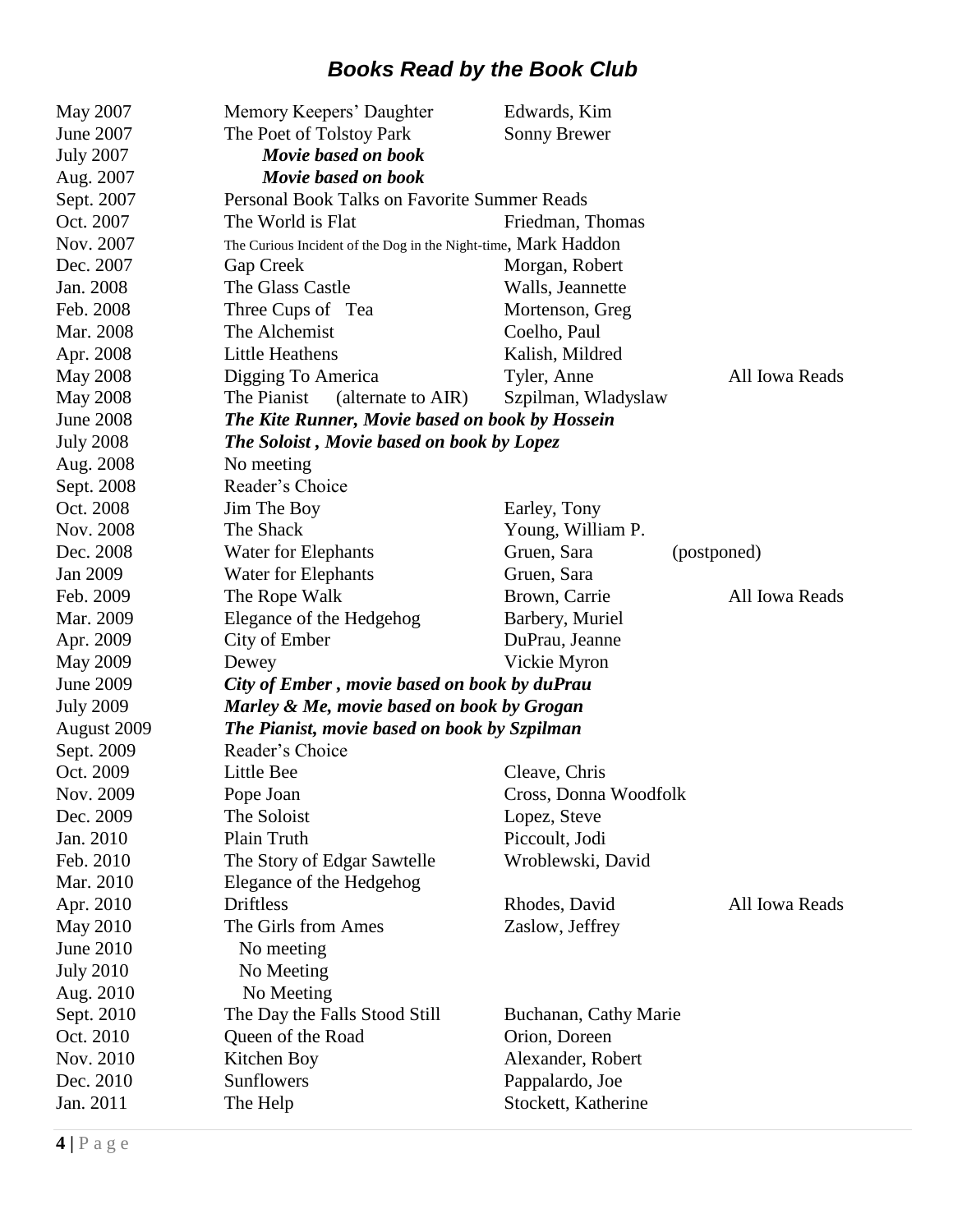| Feb. 2011        | <b>Time Travelers Wife</b>               | Niffenegger, Audrey                     |  |
|------------------|------------------------------------------|-----------------------------------------|--|
| Mar. 2011        | People of the Book                       | Brooks, Geraldine                       |  |
| April 2011       | Garlic & Sapphires                       | Reichl, Ruth                            |  |
| May 2011         | Sarah's Key                              | de Rosnay, Tatiana                      |  |
| June 2011        | Last of the Breed                        | LaMour, Louis                           |  |
| <b>July 2011</b> | Guernsey Literary and Potato Pie Society | Shaffer, Mary Ann                       |  |
| Aug. 2011        | A Thread of Grace                        | Russell, Doria                          |  |
| Sept. 2011       | Sing Them Home                           | Kallos, Stephanie<br>All Iowa Reads     |  |
| Oct. 2011        | Immortal Life of Henrietta Lake          | Skloot, Rebecca                         |  |
| Nov. 2011        | The Weight of Silence                    | Gudenkauf, Heather                      |  |
| Dec. 2011        | Major Pettigrews Last Stand              | Simonson, Helen                         |  |
| Jan. 2012        | The Forgotten Garden                     | Morton, Kate                            |  |
| Feb. 2012        | Hotel on the Corner of Bitter and Sweet  | Ford, Jamie                             |  |
| Mar. 2012        | Death at La Fenice                       | Leon, Donna                             |  |
| April 2012       | The American Wife                        | Sittenfeld, Curtis                      |  |
| May 2012         | Girl with the Dragon Tattoo              | Larsson, Steig                          |  |
| June 2012        | <b>Strength in What Remains</b>          | All Iowa Reads<br>Kidder, Tracy         |  |
| <b>July 2012</b> | The Dive from Clausen's Pier             | Packer, Ann                             |  |
| Aug. 2012        | <b>Cutting for Stone</b>                 | Verghese, Abraham                       |  |
| Sept. 2012       | Sula                                     | Morrison, Toni                          |  |
| Oct. 2012        | Hollowing Out the Middle                 | Carr, Patrick J. and Kefalas, Maria J.  |  |
| Nov. 2012        | Pigs Must Fly                            | Flanagan, Edna, aka Jane Curtiss        |  |
| Dec. 2012        | <b>Rocket Boys</b>                       | Hickman, Homer                          |  |
| Jan. 2013        | Two Old Women                            | Wallis, Velma                           |  |
| Feb. 2013        | The Last Child                           | Hart, John                              |  |
| March 2013       | Still Life with Chickens                 | Goldhammer, Catherine                   |  |
| April 2013       | <b>Blackberry Winter</b>                 | Jio, Sarah                              |  |
| May 2013         | The Art of Racing in the Rain            | Stein, Garth                            |  |
| June 2013        | Room                                     | Donaghue, Emma                          |  |
| <b>July 2013</b> | Can't Wait to Get to Heaven              | Flagg, Fannie                           |  |
| August 2013      | The Worst Hard Time                      | Egan, Timothy                           |  |
| September 2013   | The Tiger's Wife                         | Obreht, Tea                             |  |
| October 2013     | The Year We Left Home                    | All Iowa Reads<br>Thompson, Jean        |  |
| November 2013    | Truth & Beauty: A Friendship             | Patchett, Ann                           |  |
| December 2013    | Aces & Eights                            | Estleman, Loren D.                      |  |
| January 2014     | Olive Kitteridge                         | Strout, Elizabeth                       |  |
| February 2014    | The Monuments Men                        | Edsel, Robert/Witter,                   |  |
| March 2014       | March                                    | Brooks, Geraldine                       |  |
| April 2014       | The Rosie Project                        | Simison, Graeme                         |  |
| May 2014         | An Invisible Thread                      | Shroff, Laura & Tresniowski, Alex       |  |
| June 2014        | Where'd you go Bernadette                | Semple, Maria                           |  |
| <b>July 2014</b> | <b>Little Wolves</b>                     | Maltman, Thomas James<br>All Iowa Reads |  |
| August 2014      | Me Before You                            | Moyes, Jojo                             |  |
| September 2014   | <b>Below Stairs</b>                      | Powell, Margaret                        |  |
| October 2014     | The Paris Wife                           | McLain, Paula                           |  |
| November 2014    | Billy Lynn's Long Halftime Walk          | Fountain, Ben                           |  |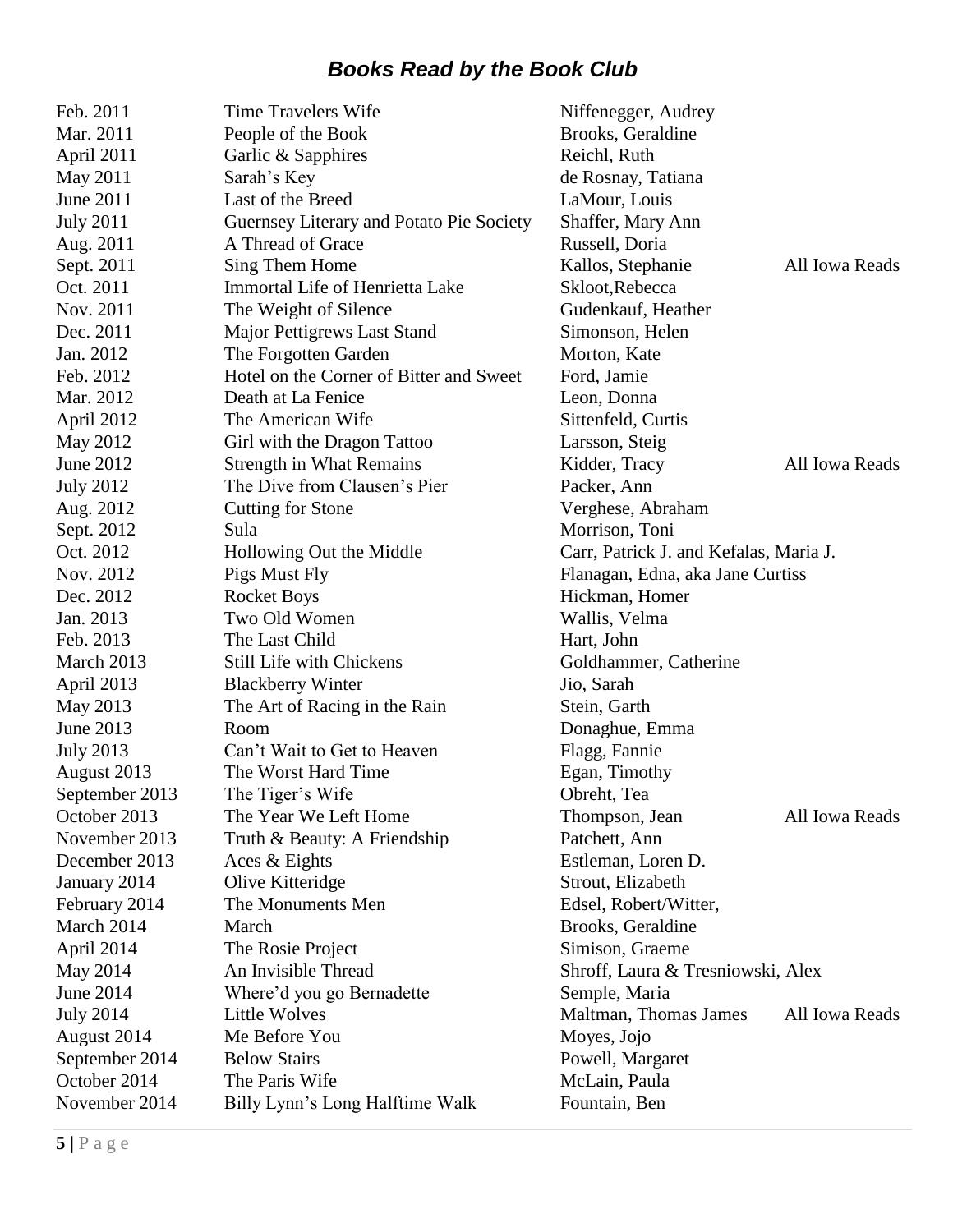| December 2014    | Murder of Roger Ackroyd                        | Christie, Agatha       |                |
|------------------|------------------------------------------------|------------------------|----------------|
| January 2015     | Mr. Penumbra's 24 hour Bookstore               | Sloan, Robin           |                |
| February 2015    | End of Your Life Book Club                     | Schwalbe, Wil          |                |
| March 2015       | Miss Peregrine's home for Peculiar Children    | Riggs, Ransom          |                |
| April 2015       | Orange is the New Black                        | Kerman, Piper          |                |
| May 2015         | Crossing to Safety                             | Stegner, Wallace       |                |
| June 2015        | Under the Wide and Starry Sky                  | Horan, Nancy           |                |
| <b>July 2015</b> | Bee Keepers' Apprentice                        | King, Laurie           |                |
| August 2015      | The Orphan Train                               | Kline, Christina Baker |                |
| September 2015   | The Quickening                                 | Hoover, Michelle       |                |
| October 2015     | Pay It Forward                                 | Hyde, Catherine Ryan   |                |
| November 2015    | My Name is Mary Sutter                         | Oliviera, Robin        | All Iowa Reads |
| December 2015    | The Flight of Gemma Hardy                      | Livesay, Margot        |                |
| January 2016     | Art Forger                                     | Shapiro, B.A.          |                |
| February 2016    | <b>Still Alice</b>                             | Genova, Lisa           |                |
| March 2016       | Our Lady of the Forest                         | Guterson, David        |                |
| April 2016       | The Winter Sea                                 | Kearsley, Susanna      |                |
| May 2016         | The Martian                                    | Weir, Andrew           |                |
| June 2016        | Capture the Flag                               | Messner, Kate          |                |
| <b>July 2016</b> | The Storied Life of A.J. Fikry                 | Zevin, Gabrielle       |                |
| August 2016      | One Thousand White Women                       | Fergus, Jim            |                |
| September 2016   | Dear Mr. Knightley                             | Reay, Katherine K.     |                |
| October 2016     | God's Hotel                                    | Sweet, Victoria        |                |
| November 2016    | Chocolat                                       | Harris, Joanna Harris  |                |
| December 2016    | My Grandmother Told me to Tell You She's Sorry | Backman, Fredrik       |                |
| January 2017     | The Wives of Los Alamos                        | Nesbit, Tarashea       |                |
| February 2017    | A Man Called Ove                               | Backman, Fredrik       |                |
| March 2017       | The Little Book                                | Edwards, Selden        |                |
| April 2017       | The Orchardist                                 | Coplin, Amanda         |                |
| May 20017        | The Boys of the Boat                           | Brown, Daniel          |                |
| June 2017        | <b>Hidden Figures</b>                          | Lee, Margot Shetterly  |                |
| <b>July 2017</b> | Language of Flowers                            | Diffenbaugh, Vanessa   |                |
| August 2017      | The Case of Abraham Lincoln                    | Fester, Julie M.       |                |
| September 2017   | <b>Bottomland</b>                              | Hoover, Michelle       | All Iowa Reads |
| October 2017     | Imagine Me Gone                                | Haslett, Adam          |                |
| November 2017    | <b>Hillbilly Elegy</b>                         | Vance, J.D.            |                |
| December 2017    | The Magic Strings of Frankie Pesto             | Albom, Mitch           |                |
| January 2018     | The Girl with No Name                          | Block, Sandra          |                |
| February 2018    | <b>Stars Over Clear Lake</b>                   | Ellsworth, Loretta     |                |
| March 2018       | Same Kind of Different as Me                   | Hall, Ron              |                |
| April 2018       | Dead Wake                                      | Larsson, Erik          |                |
| May 2018         | Boys of the Bunkhouse                          | Barry, Dan             | All Iowa Reads |
| June 2018        | Masterminds                                    | Korman, Gordon         |                |
| <b>July 2018</b> | The Alice Network                              | Quinn, Kate            |                |
| August 2018      | <b>Beautiful Ruins</b>                         | Walter, Jess           |                |
| September 2018   | The Book of Polly                              | Heppinstall, Kathy     |                |
|                  |                                                |                        |                |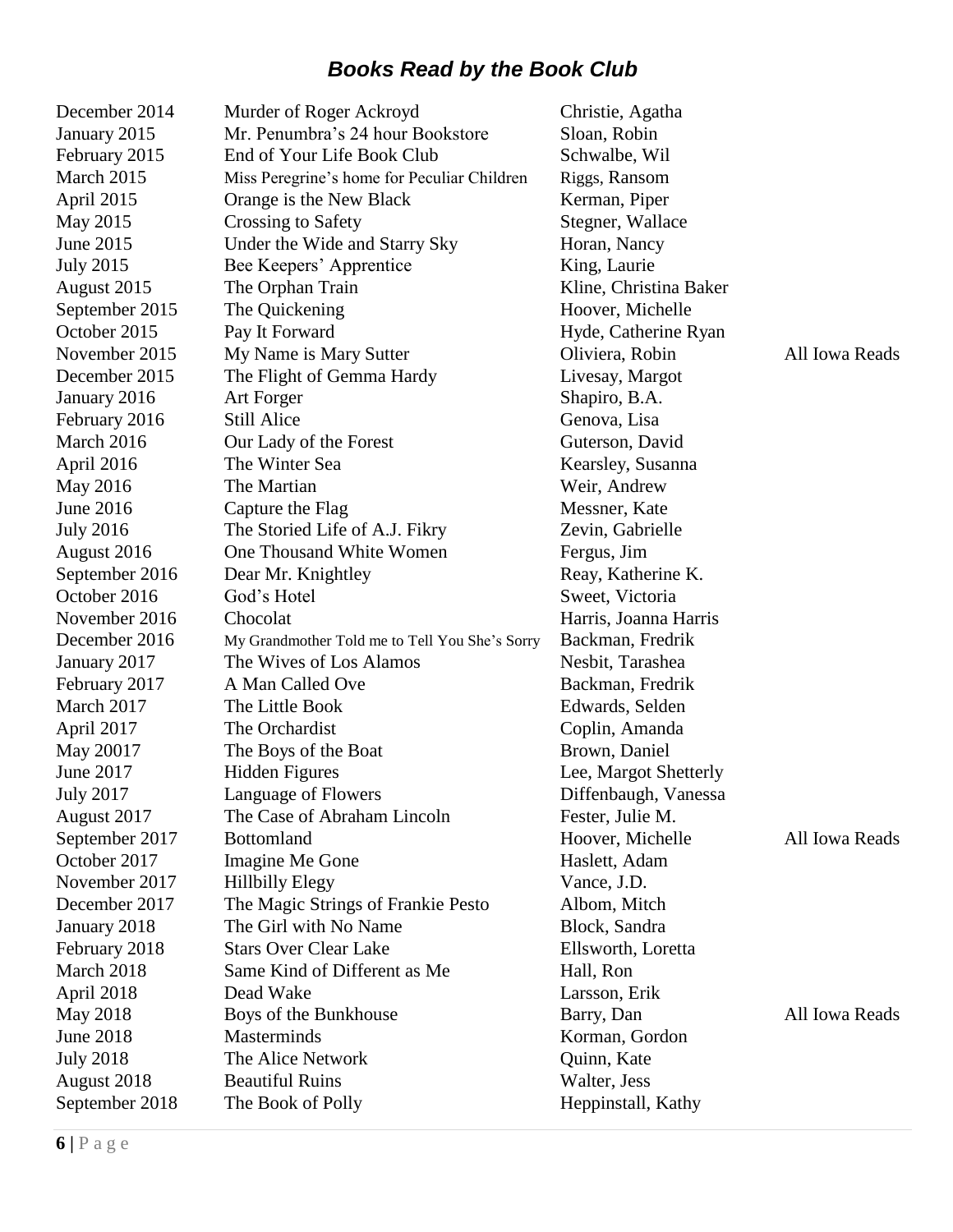| October 2018     | A Fall of Marigolds                   | Meissner, Susan       |                |
|------------------|---------------------------------------|-----------------------|----------------|
| November 2018    | Our Souls at Night                    | Haruf, Kent           |                |
| December 2018    | We Were the Lucky Ones                | Hunter, Georgia       |                |
| January 2019     | The Silent Sister                     | Chamberlain, Diane    |                |
| February 2019    | The Hate You Give                     | Thomas, Angie         |                |
| March 2019       | Secrets She Kept                      | Gohlke, Cathy         |                |
| April 2019       | <b>Before We Were Yours</b>           | Wingate, Lisa         |                |
| May 2019         | Lilac Girls                           | Kelly, Martha Hall    |                |
| June 2019        | This Blessed Earth                    | Genoways, Ted         | All Iowa Reads |
| <b>July 2019</b> | <b>Bad Blood</b>                      | Carreyrou, John       |                |
| August 2019      | Next Year in Havana                   | Cleelow, Chanel       |                |
| September 2019   | Kitchen Confidential                  | Bourdain, Anthony     |                |
| October 2019     | Morgan                                | Fjetland, Conrad      |                |
| November 2019    | The Professor and the Madman          | Winchester, Simon     |                |
| December 2019    | A Place called Rainwater              | Garlock, Dorothy      |                |
| January 2020     | The Hideaway                          | Denton, Lauren K.     |                |
| February 2020    | Where the Crawdads Sing               | Owens, Delia          |                |
| March 2020       | Educated: A Memoir*                   | Westover, Tara        |                |
| April 2020       | Eleanor Oliphant Is Completely Fine   | Honeyman, Gail        |                |
| May 2020         | The Mothers                           | Bennet, Brit          | All Iowa Reads |
| June 2020        | Charlotte's Web                       | White, E.B.           |                |
| <b>July 2020</b> | <b>Talking to Strangers</b>           | Gladwell, Malcolm     |                |
| August 2020      | <b>Ordinary Grace</b>                 | Krueger, William Kent |                |
| September 2020   | I'll Be Gone in the Dark              | McNamara, Michelle    |                |
| October 2020     | When Breath Becomes Air               | Kalanithi, Paul       |                |
| November 2020    | Sold on a Monday                      | McMorris, Kristina    |                |
| December 2020    | The Book Woman of Troublesome Creek   | Richardson, Kim       |                |
| January 2021     | The 7-1/2 Deaths of Evelyn Hardcastle | Turton, Stuart        |                |
| February 2021    | <b>Finding Dorothy</b>                | Letts, Elizabeth      |                |
| March 2021       | The Five Wishes of Murray McBride     | Siple, Joe            |                |
| April 2021       | Before I Go to Sleep                  | Watson, S.J.          |                |
| May 2021         | Ask Again, Yes                        | Keane, Mary Beth      |                |
| June 2021        | Little Fires Everywhere               | Ng, Celeste Ng        |                |
| <b>July 2021</b> | Little Faith                          | Nickolas Butler       | All Iowa Reads |
| August 2021      | This Tender Land                      | Krueger, William Kent |                |
| September 2021   | This Tender Land (rescheduled)        | Krueger, William Kent |                |
| October 2021     | A Gentleman in Moscow                 | Towles, Amor          |                |
| November 2021    | When We Meet Again                    | Beecham, Caroline     |                |
| December 2021    | The Christmas Note                    | Vandeliere, Donna     |                |
| December 2021    | Deck the Halls (cozy mystery)         | Carlisle, Kate        |                |
| January 2022     | Once Upon a River                     | Campbell, Bonnie Jo   |                |
| February 2022    | When We Believed in Mermaids          | O'Neil, Barbara       |                |
| March 2022       | Call Your Daughter Home               | Spera, Deb            |                |
| April 2022       | <b>Every Note Played</b>              | Genova, Lisa          |                |
| May 2022         | Carnegies Maid                        | Benedict, Marie       |                |
| June 2022        | The Stolen Lady                       | Morelli, Laura        |                |
|                  |                                       |                       |                |